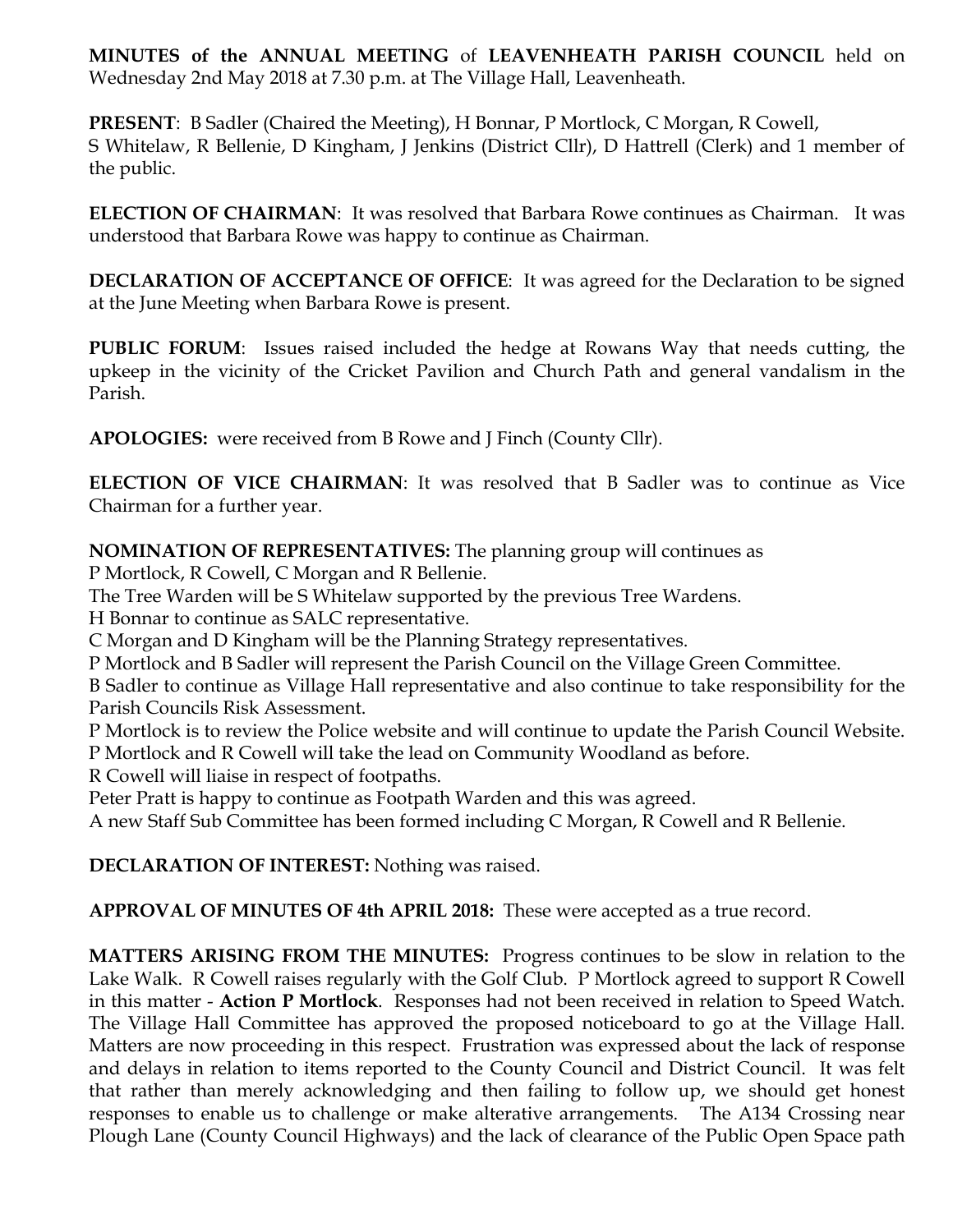(Babergh Council) were examples. J Jenkins explained that the clearance of the Public Open Space path was not high priority in view of budget restraints. It has been noted that County Highways are prioritising pot holes, so how will the state of the pavement to the Lion be resolved? It was agreed to provide J Jenkins with details of outstanding items - **Action Clerk.**

D Kingham reported on the Neighbourhood Planning Meeting hosted by our MP which encouraged Parishes to instigate Neighbourhood Plans to help protect against inappropriate speculative development by proactively deciding how the village should develop in the future. Grants were available to assist with the Plan.

**BABERGH DISTRICT COUNCIL REPORT:** Cllr Jennie Jenkins attended and reported on the Public Consultation regarding the 3 options being considered for the former Headquarters at Corks Lane. The Cabinet is now in place including a member of the opposition. The Boundary Commission Review proposing ward changes and reduction in the number of District Councillors, is on-going. Assington are considering a Neighbourhood Plan currently.

**POLICE REPORT**: There was no report, however, P Mortlock had provided a link showing our crime figures that can be accessed from our website.

**SUFFOLK COUNTY COUNCIL REPORT:** Cllr James Finch was unable to attend and had provided a report confirming more than 94% of Suffolk children were offered their first choice of primary school. Cllr Finch will join the panel to review the feedback from the proposed change to home to school travel policy. There is a call for further "On-Call" firefighters and information can be found on the County Council Website. Cllr Finch continues to liaise regarding the Beachams Farm Bridleway issues.

**CORRESPONDENCE:** The report had been issued ahead of the meeting and key areas were discussed. The Vandalism reported in LSPN was referred to and the Broad Oaks issues reported by email would be investigated by R Bellenie - **Action**.

**HIGHWAYS**: Nothing was reported.

**FINANCE:** The bank balances as at 2nd May 2018 were **£40445.37** in the Community Account, **£15382.46** in the Reserve Account making a total of **£55827.83**.

The End of Year Accounts were proposed as a true record by B Sadler, seconded by P Mortlock and unanimously carried. The recommendation is to complete the Internal Audit ahead of the approval of the Audit forms, so this will be deferred until the June Meeting. Timescales are tight and the Clerk confirmed she would do all she could to get things ready. There was nothing further to report on Data Protection. D Kingham proposed we move to a system of on-line payments as soon as reasonably practicable. This was seconded by R Bellenie and unanimously carried. Standing Order 19, as proposed by the working group, was proposed by C Morgan, seconded by S Whitelaw and unanimously carried.

## **The following were authorised for payment: -**

| Tele Tr      | 431.52   | D K Hattrell        | Clerk's Salary            |
|--------------|----------|---------------------|---------------------------|
| Tele Tr      | 95.40    | Inland Revenue Only | Clerk's deductions        |
| Tele Tr      | 160.76   | SCC - Pension ACC   | Clerk's Pension           |
| Tele Tr      | 388.80   | Tree & Lawn Co Ltd  | Village Green Maintenance |
| <b>Total</b> | £1076.48 |                     |                           |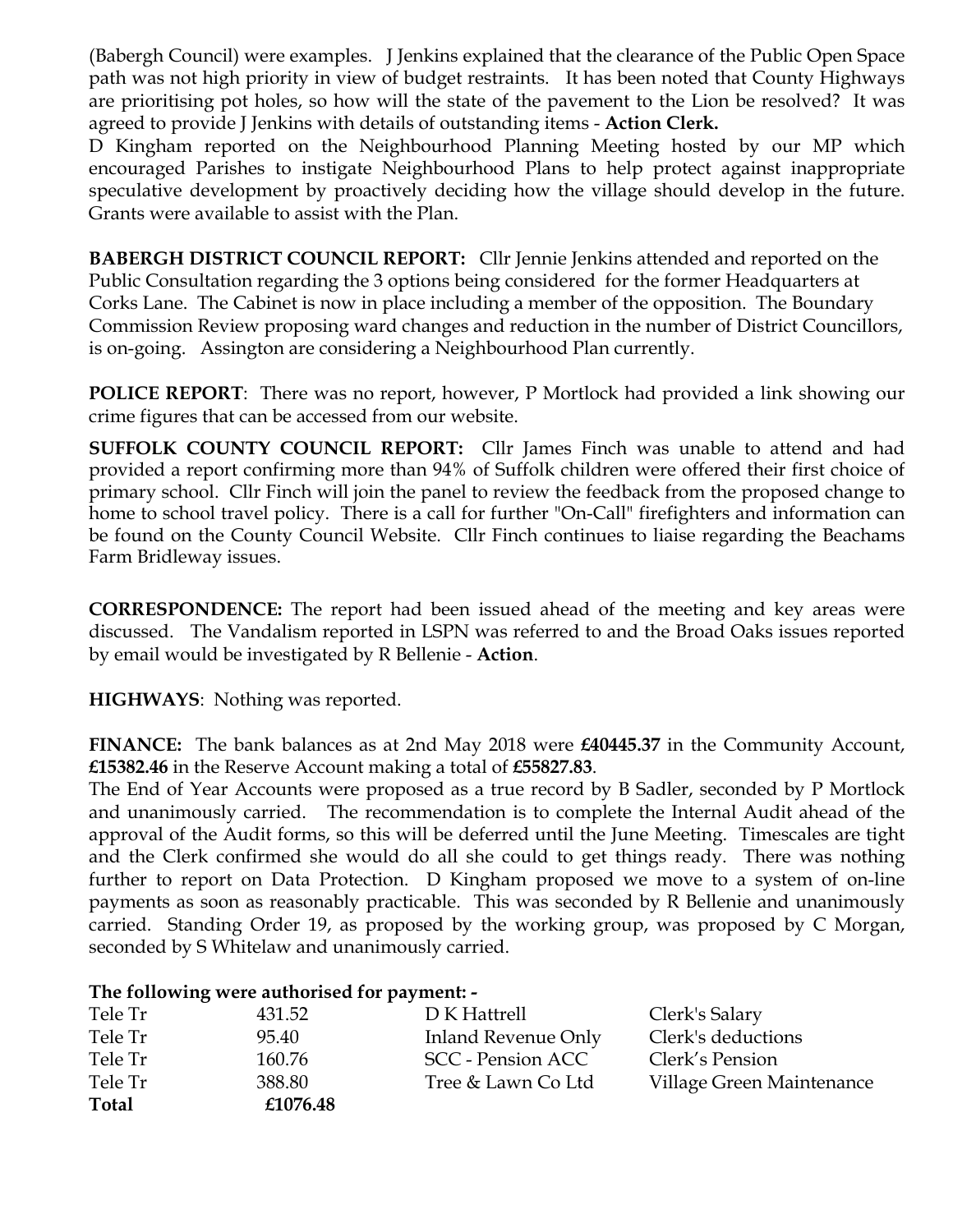**REPORTS FROM ORGANISATIONS AND REPRESENTATIVES :** Reports were given from the Village Hall, Village Green and the Community Woodland. The Village Hall AGM was due on 14th May. The early morning bird walk was scheduled.

**IDEAS TO IMPROVE THE VILLAGE:** R Cowell had 2 suggestions. The first one involved a regular exchange of Newsletters with Assington, so that each Parishioners are aware of Events taking place in each Parish. Members agreed this was a good idea. The other suggestion was to have a Wildlife Walk Bench. It was agreed to include as an Agenda item for June **- Action Clerk.** 

**ARRANGEMENTS FOR THE ANNUAL PARISH MEETING**: B Sadler will liaise with the Chairman regarding the Agenda. The Clerk will forward last years' Agenda. R Cowell and S Whitelaw will produce the leaflet to advertise the Event. Trustees of Lady Anne Windsor Trust will be invited to explain the possible provision of Almshouses in Leavenheath.

**REPORTS AND QUESTIONS FROM CHAIRMAN AND MEMBERS**: It was agreed to raise the Village Litter Pick at the Annual Parish Meeting.

The meeting closed at **9.02 p.m**.